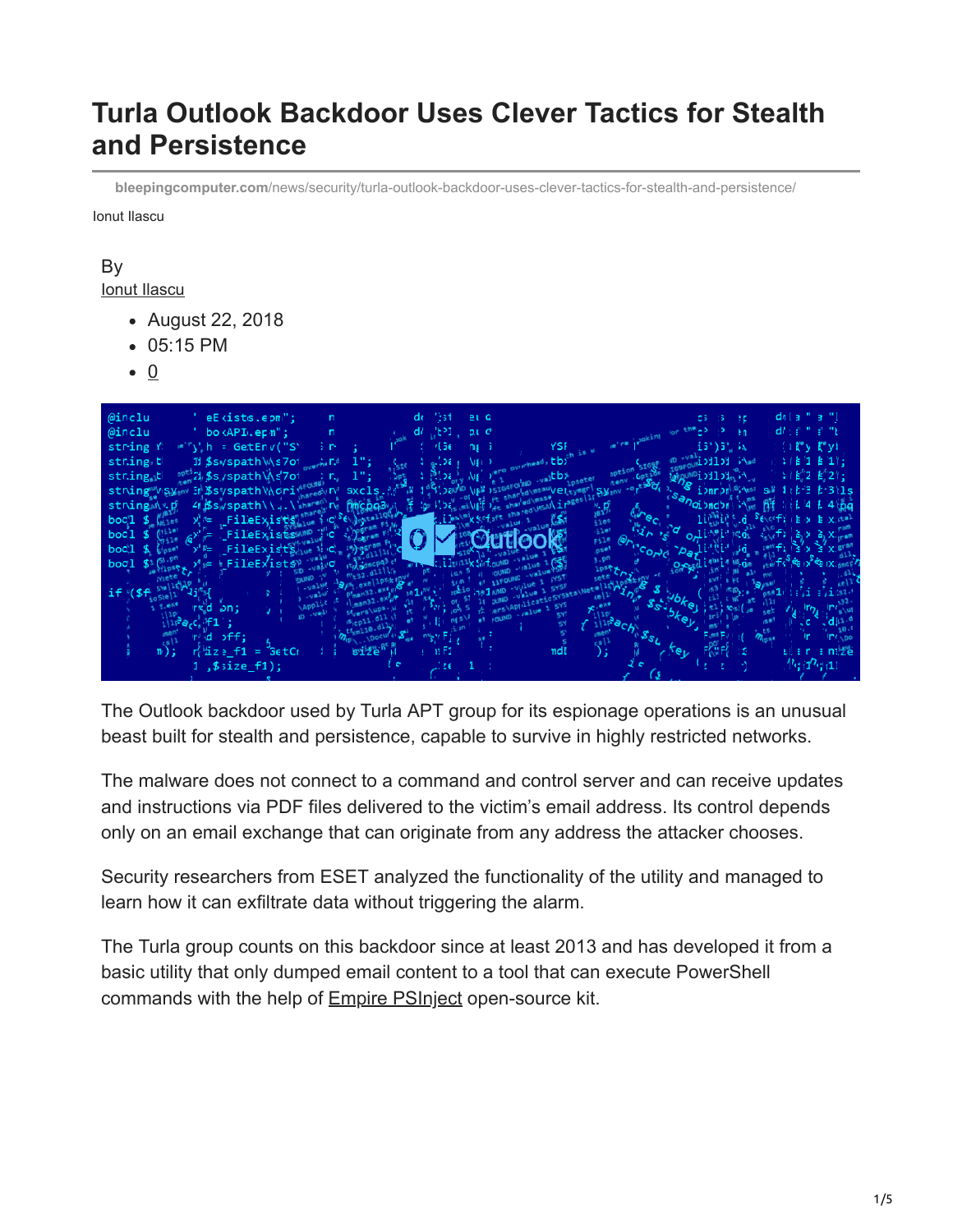| 2009                                                                                                                           | 2013                                                                                                        | 2013                                                                     | 2016                                                                                                      |
|--------------------------------------------------------------------------------------------------------------------------------|-------------------------------------------------------------------------------------------------------------|--------------------------------------------------------------------------|-----------------------------------------------------------------------------------------------------------|
| Compilation timestamp<br>(may be faked) of a basic<br>version of the Outlook<br>backdoor. It could only<br>dump email content. | Improvement: the backdoor<br>could execute commands.<br>They are sent by email<br>in XML format.            | Last known version<br>targeting The Bat!<br>email client.                | Improvement: the<br>commands are now<br>sent as attachments<br>in specially crafted<br>PDF documents.     |
|                                                                                                                                | 2018<br>April                                                                                               | 2018<br><b>March</b>                                                     | 2017                                                                                                      |
|                                                                                                                                | <i>Improvement: the</i><br>backdoor can execute<br>PowerShell commands<br>by leveraging Empire<br>PSInject. | Public announcement<br>of the compromise<br>of the German<br>government. | Improvement: the<br>backdoor is able to<br>build PDF documents<br>to exfiltrate data<br>to the attackers. |

In its most recent reiterations, the backdoor is a standalone DLL (dynamic link library) that can install itself and interact with Outlook and The Bat! email clients. It can do this regardless of its location on the disk.

For persistence, Turla developers use COM object hijacking - a common, but effective technique they're well versed in. The method allows the malicious DLL to load each time Outlook loads the COM object. The researchers noticed that this happens when the email client starts.

Stealth is achieved by relying on the legitimate Messaging Application Programming Interface (MAPI) to interact with Outlook and get access to the target's inboxes.

The researchers say that the operator uses the email transport layer to deliver specially crafted PDF documents containing commands for data exfiltration or for downloading additional files. Information is extracted in the same way, by generating a PDF with the data demanded by the attacker, like outgoing emails and message metadata.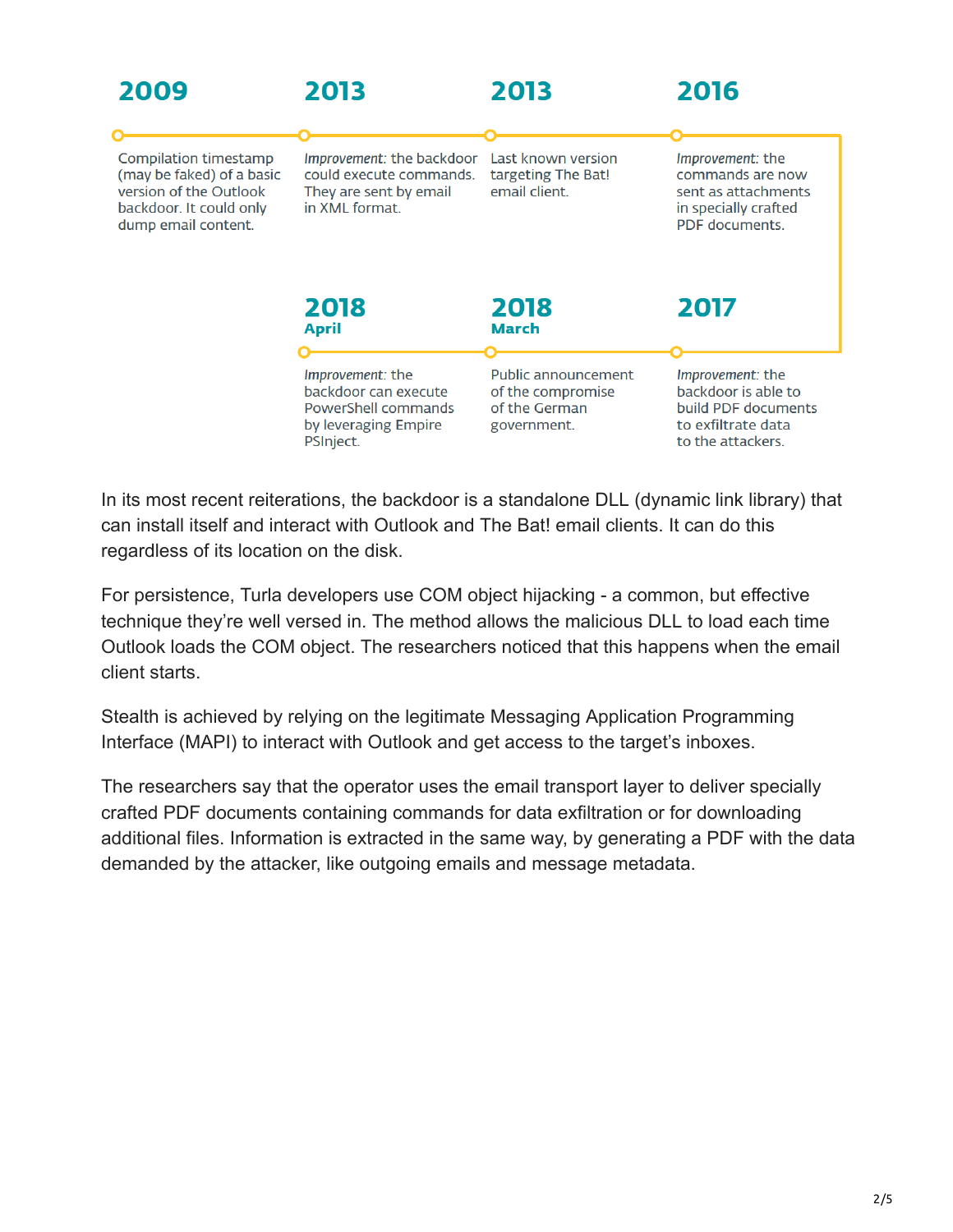| Table 2. | List of backdoor commands                                                    |
|----------|------------------------------------------------------------------------------|
| ID       | <b>Description</b>                                                           |
| 0x10     | Not implemented                                                              |
| 0x11     | Display a MessageBox                                                         |
| 0x12     | Sleep                                                                        |
| 0x20     | Delete file                                                                  |
| 0x21     | Get file                                                                     |
| 0x22     | Set operator email address (overriding the initial one hardcoded in the DLL) |
| 0x23     | Put file                                                                     |
| 0x24     | Run shell command                                                            |
| 0x25     | Create process                                                               |
| 0x26     | Delete directory                                                             |
| 0x27     | Create directory                                                             |
| 0x28     | Change timeout (interval for emails sent to the operator)                    |
| 0x29     | Run Powershell command (Empire PSInject) – 2018 version of the backdoor      |
| 0x2A     | Set answer mode – 2018 version of the backdoor                               |

"From the PDF documents, the backdoor is able to recover what attackers call a container in the logs. This is a binary blob with a special format that contains encrypted commands for the backdoor," ESET analysts explain in a [report](https://www.welivesecurity.com/wp-content/uploads/2018/08/Eset-Turla-Outlook-Backdoor.pdf) released today.

"Technically, the attachment does not have to be a valid PDF document. The only requirement is that it includes a container in the right format."

To hide the email exchanges from the user, the backdoor deletes the messages sent to or received from the attacker. New email notifications may appear for a few seconds, but the message body is not shown to the user, which could pass as a glitch in the client software.

Although they did not get a PDF sample with commands for the backdoor, the researchers were able to create such a document. Once sent to an Outlook inbox controlled by the malware, it recognized the directions and launched the Calculator app in Windows.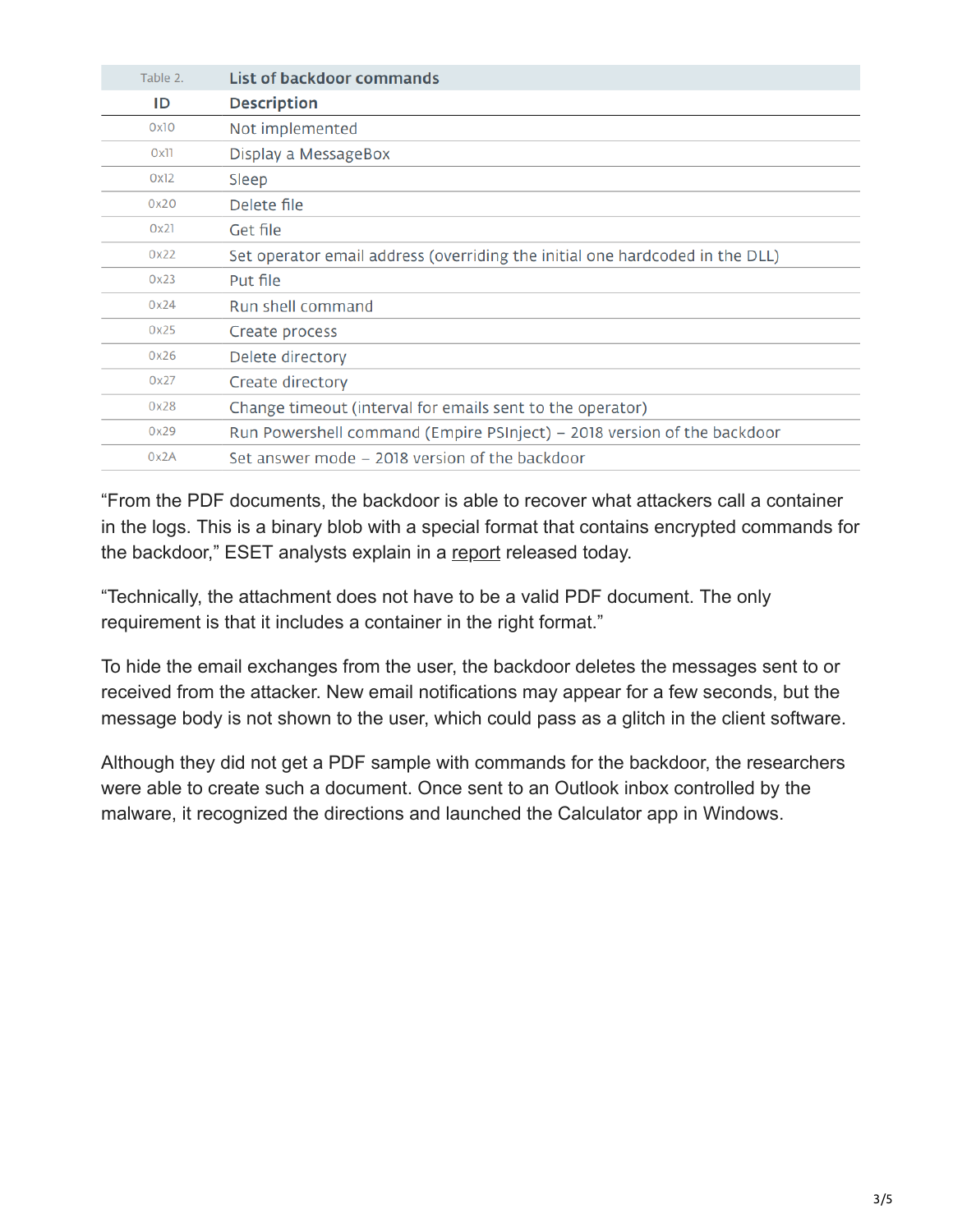

The complexity of the Outlook backdoor component is also visible in its encryption algorithm. Just like other tools bearing the Turla signature, the backdoor uses a less common algorithm, which suffered customizations from the developer.

It employs MISTY1 symmetric encryption, created by Mitsubishi Electric in 1995. To the original implementation, Turla added two XOR operations, changed the key generation method. They also shuffled the values in the s7 and s9 non-linear look-up tables, causing all tools that recognize cryptographic algorithms based on the s-table values to break.

With no command and control server to take down, a modus operandi that can pass as legitimate activity to network security components, and modifications to standard functions, Turla's Outlook backdoor proves difficult to fight.

## [Ionut Ilascu](https://www.bleepingcomputer.com/author/ionut-ilascu/)

Ionut Ilascu is a technology writer with a focus on all things cybersecurity. The topics he writes about include malware, vulnerabilities, exploits and security defenses, as well as research and innovation in information security. His work has been published by Bitdefender, Netgear, The Security Ledger and Softpedia.

- [Previous Article](https://www.bleepingcomputer.com/news/microsoft/microsoft-plans-to-make-monthly-windows-10-updates-smaller-in-size/)
- [Next Article](https://www.bleepingcomputer.com/news/microsoft/some-surface-pro-4-users-having-issues-after-july-firmware-update/)

Post a Comment [Community Rules](https://www.bleepingcomputer.com/posting-guidelines/)